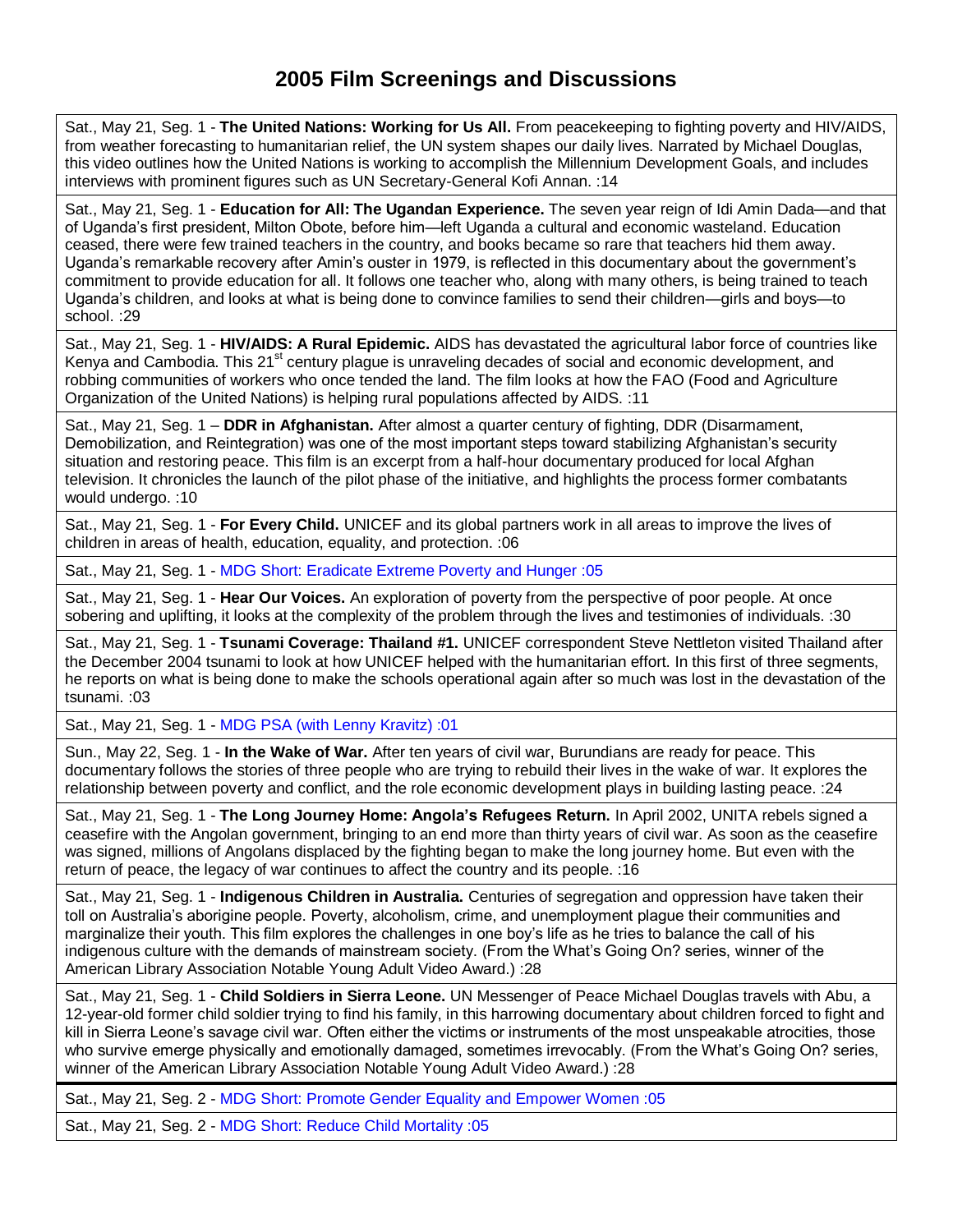Sat., May 21, Seg. 2 - **Our Bodies…Their Battleground.** Highlights the crisis facing women, girls, and infants throughout the world during conflict, and in its aftermath. With a focus on the situation in the Democratic Republic of Congo and Liberia, this film gives voice to the victims of rape, and other forms of gender based violence, while challenging the culture of impunity that allows these acts to continue. The film also highlights some of the brave work women are doing to heal the wounds and rebuild the shattered lives of the tens of thousands of females affected by these unpunished violent crimes. :19

Sat., May 21, Seg. 2 - **The Other Side of Paradise.** Early warning systems, good resource management, and population preparedness are key to limiting the damage wrought by natural disasters. The importance of planning was brought home to the government of Grenada after Hurricane Ivan hit the island in 2004, causing millions of dollars in damage, destroying beaches, causing excessive salinity in the water supply, and forcing turtles that normally lay their eggs on the beaches to do so in the bushes, increasing their hatchlings' chances of being killed by predators or passing vehicles. :12

Sun., May 22, Seg. 2 - **Kbiit (Courage).** A documentary on the peace-building and peacekeeping in East Timor from 1999 to 2005. It highlights the partnership between the United Nations and the Timorese to build the first nation of the new millennium. :26

Sat., May 21, Seg. 2 - MDG Short: Achieve Universal Primary Education :05

Sat., May 21, Seg. 2 - MDG PSA (with Elie Wiesel) :01

**Sat., May 21, Seg. 2 - Panel Discussion – 60 Years of Humanitarian Effort; Q&A 1:00**

Sat., May 21, Seg. 2 – **SPECIAL FEATURE. Liberia: America's Stepchild.** This fascinating film tells the story of Liberia—from its designation as a haven for former American slaves in the nineteenth century, through its emergence as Africa's first independent republic, and its role as a United Nations founding member and key initiator of the OAU (Organization for American Unity). It is also a cautionary tale, exploring the causes of the turmoil that has ravaged Liberia, and showing how easily tragedies unfold when there is no political will to do the right thing. :90

Sun., May 22, Seg. 3 - **The United Nations: Working for Us All.** From peacekeeping to fighting poverty and HIV/AIDS, from weather forecasting to humanitarian relief, the UN system shapes our daily lives. Narrated by Michael Douglas, this video outlines how the United Nations is working to accomplish the Millennium Development Goals, and includes interviews with prominent figures such as UN Secretary-General Kofi Annan. :14

Sun., May 22, Seg. 3 - **Street Children in Mongolia.** Homeless children survive the freezing winters in the Mongolian capital of Ulaanbaatar by living in the underground tunnels that heat the city. Two brothers, twelve and five, fend for themselves and each other in one of the coldest cities on earth, while the local authorities try to reunite them with their family. (From the What's Going On? series, winner of the American Library Association Notable Young Adult Video Award.) :28

Sun., May 22, Seg. 3 - **Tsunami Coverage: Thailand #2.** UNICEF correspondent Steve Nettleton visited Thailand after the December 2004 tsunami to look at how UNICEF helped with the humanitarian effort. In this second of three segments, he looks at the psychological damage natural disasters can wreak on people and communities, and reports on the psychosocial support that is helping Thailand's tsunami victims cope with their losses and move on. :03

Sun., May 22, Seg. 3 - **Never Ending Party.** In many parts of the world, drug abuse is the primary cause of the transmission and spread of HIV. Because young people are often at a higher risk for illegal drug use, this spot aims to raise their awareness about the dangers, and explain the connection between drugs and the spread of HIV. 45sec.

Sun., May 22, Seg. 3 - **Way of AIDS: China.** Focusing on the spread of HIV from high-risk groups to the general population, this spot was made available in two regional versions, India and China. This version, which focuses on China, seeks to illustrate the relationship among drug abuse, unprotected sex, and HIV/AIDS. 45sec.

Sun., May 22, Seg. 3 - **Landmines in Cambodia.** Suk Ratha remembers only the deafening explosion that changed her life forever. Mon Man was picking vegetables when a landmine exploded and blew off his leg. Laurence Fishburne takes an unflinching look at the suffering of children maimed by landmines. (From the What's Going On? series, winner of the American Library Association Notable Young Adult Video Award.) :28

Sun., May 22, Seg. 3 - MDG Short: Combat HIV/AIDS, Malaria and Other Diseases :05

Sun., May 22, Seg. 3 - **AIDS in the Caribbean.** Danny Glover hosts this documentary about a 17-year-old boy in Trinidad who is afraid to disclose his HIV-positive status to his classmates. The film offers a teenager's perspective on the hardship and discrimination with which people living with AIDS must cope. (From the What's Going On? series, winner of the American Library Association Notable Young Adult Video Award.) :28